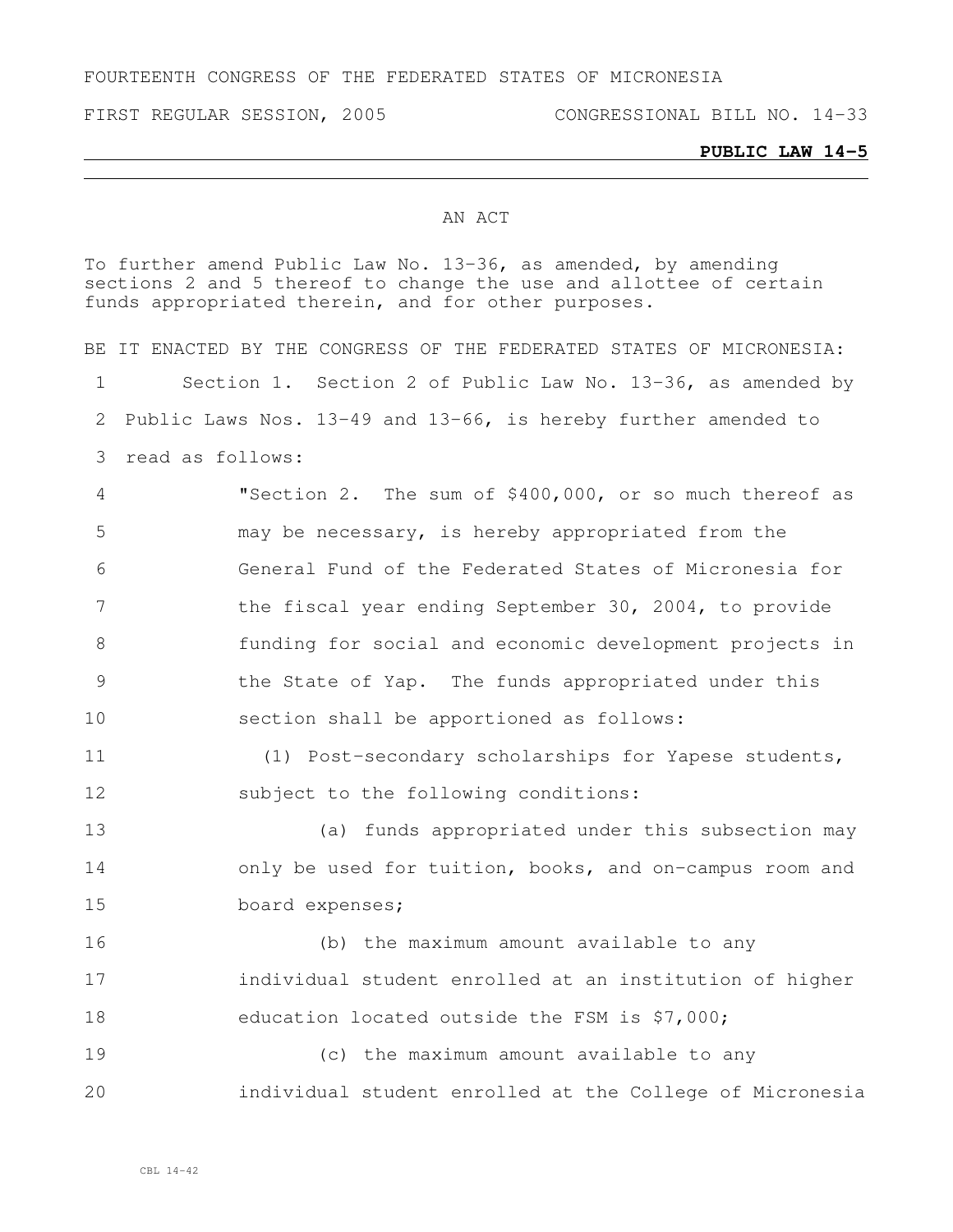## **PUBLIC LAW 14-5**

| $\mathbf 1$ | is \$1,500; and                                                   |
|-------------|-------------------------------------------------------------------|
| 2           | (d) if the FSM Scholarship Board does not meet to                 |
| 3           | award scholarship funds appropriated by this section,             |
| 4           | the Secretary of the FSM Department of Health, Education          |
| 5           | and Social Affairs (HESA), or his designee, and the Yap           |
| 6           | State member of the FSM Scholarship Board may determine           |
| 7           | the recipients of such funds \$<br>180,000                        |
| 8           | (2) Fuel and other provisions for travel                          |
| 9           | by FSM government officials to Yap State Outer                    |
| 10          | 28,000                                                            |
| 11          | (3) Yap State virgin oil and                                      |
| 12          | 30,000<br>copra development                                       |
| 13          | 20,000<br>(4) Yap Network Newspaper equipment                     |
| 14          | (5) Construction and renovation of                                |
| 15          | 10,000<br>Delegation Office                                       |
| 16          | (6) Yap Delegation office-new vehicle<br>12,000                   |
| 17          | (7) Wanyan, Gagil women house<br>10,000                           |
| 18          | (8) Amin village women project<br>30,000                          |
| 19          | (9) Magachgil women project<br>30,000                             |
| 20          | (10) Rang village women project<br>30,000                         |
| 21          | $20,000$ "<br>(11)<br>Gilman power extension                      |
| 22          | Section 2. Section 5 of Public Law No. 13-36, as amended by       |
| 23          | Public Laws Nos. 13-49, 13-66, 13-80 and 13-83, is hereby further |
| 24          | amended to read as follows:                                       |
| 25          | "Section 5. Allotment and management of funds and lapse           |

of 4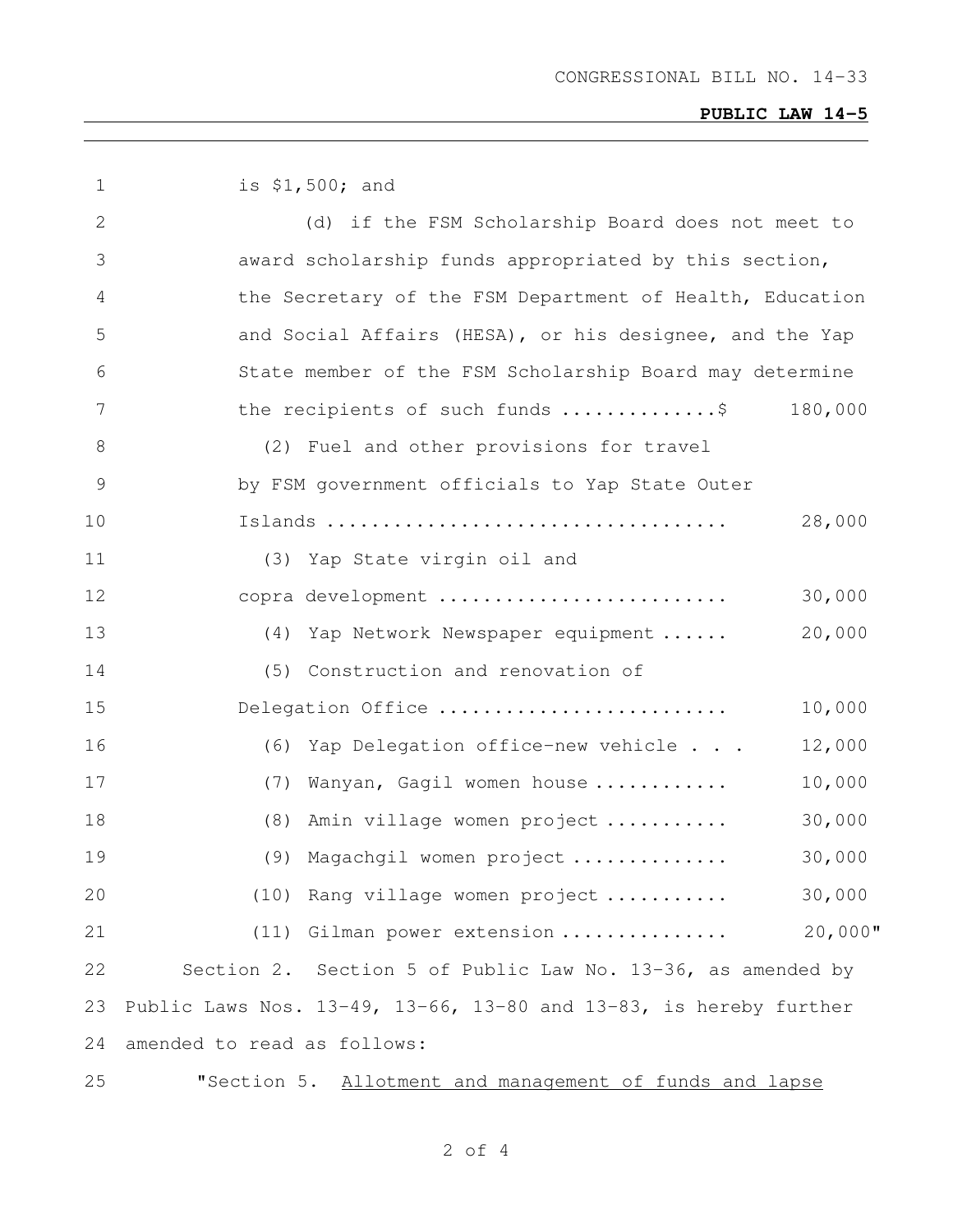## **PUBLIC LAW 14-5**

 date. 2 (1) All funds appropriated by this act shall be allotted, managed, allottee of the funds appropriated under sections 1, 2 and 3 of this act shall be the President of the Federated States of Micronesia or his designee, except that the allottee of 6 the funds appropriated under subsections  $1(1)$ ,  $1(3)$  and  $1(4)$  of this act shall be the Governor of the State of Kosrae; 8 the allottee of the funds appropriated under sections 2(3), 2(4) and 2(7) through 2(11) of this act shall be the Governor of the State of Yap; the allottee of the funds appropriated under sections 2(5) and 2(6), shall be the Speaker of Congress; the allottee of the funds appropriated under subsection 3(2)(a)(i) shall be the mayor of Kolonia Town; the allottee of the funds appropriated under 15 subsections  $3(2)$  (a)(ii),  $3(2)$  (a)(iv) and  $3(2)$  (a)(v) shall be 16 the Sokehs magistrate; the allottee of the funds appropriated under subsection 3(2)(a)(iii) shall be the mayor of Nukuoro; and the allottee of funds appropriated under subsections 3(2)(c)(v) and 3(2)(c)(vi) shall be the Pohnpei Transportation Authority. The allottee of the funds appropriated under section 4 of this act shall be the Chuuk State Commission on Improvement Projects, except that the funds appropriated under section 4(1)(c) of this act shall be allotted to the President of the Federated States of Micronesia.